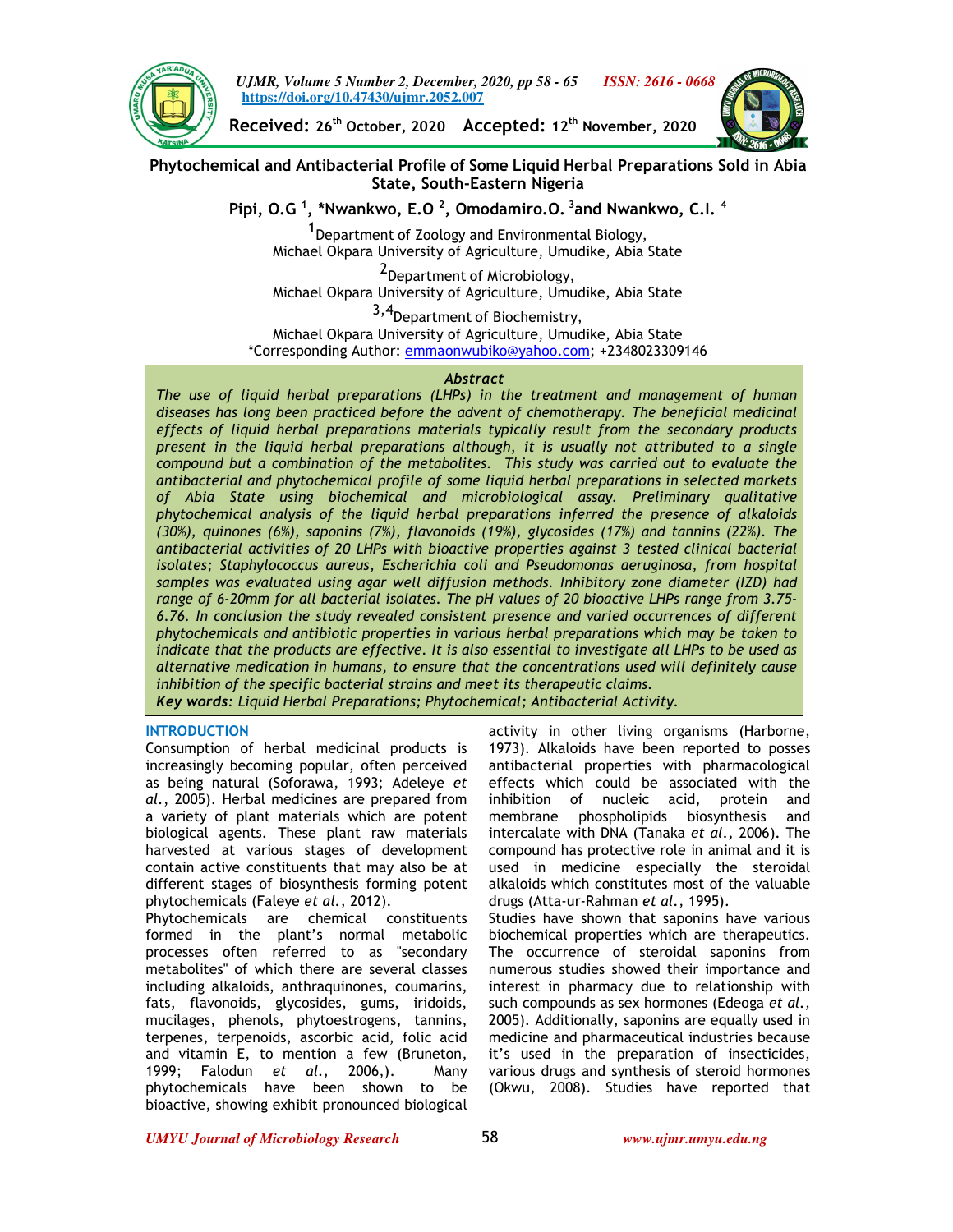## *UJMR, Volume 5 Number 2, December, 2020, pp 58 - 65 ISSN: 2616 - 0668*

flavonoids being phenollic compounds are water soluble, antioxidants and free radical scavengers which are capable of preventing oxidative cell damage and have strong anticancer activity (Okwu, 2008). Many diseases are known to be exacerbated by the presence of free radicals such as superoxide and hydroxyl and flavonoids have the ability to scavenge and effectively mop up these damaging oxidizing species (Kaufman *et al.,* 1999).

Studies have reported that tannins have been found to form irreversible complexes with proline rich proteins resulting in the inhibition of the cell protein synthesis. Tannins bind proteins and adhesions; inhibit enzymes and complex with cell wall (Iqbal *et al.,* 2006). All these explain the therapeutic activities of tannins. It is therefore evident that Liquid Herbal Preparations with certain phytochemicals have therapeutic importance and maybe were responsible for the antibacterial activities exhibited by some LHPs. The oxidation inhibiting activity of tannins have been known for a long time and it is assumed to be due to the presence of garlic and diagollic acids, with styptic and stringer properties of tannic acid which was used in the treatment of inflammatory skin eruption and bowel conditions (Haslam**,**1996). Their consistent presence in the herbal products in the present study may be taken to indicate that the products are effective. Their varied occurrences in various herbal preparations will however indicate that probably, their therapeutic effect(s) are not the direct effect of a single group or compound, but rather that the compounds possibly act in combination to bring about an effect.

A number of reports have described the antibacterial potency of herbal remedies and indicated that the apparent effectiveness of plant antimicrobials is largely due to its activity against the permeability barrier of bacterial cell wall, and thus the activity of the majority of plant antimicrobials is greater against Grampositive bacteria, which lack this barrier (Nostro, *et al*., 2000; Wallace, 2004).

The combined actions of these substances tend to increase the activity of the main medicinal constituents by speeding up or slowing down its assimilation in the body. The main differences between whole herbs and traditional extracts on one hand, versus individual vitamins, minerals, and isolated phytochemicals, is the principle of synergy, which is the complex interactions among the many constituents of herbs give rise to its unique characteristics and healing properties (Robbers *et al.,* 1999; Falodun *et al.,* 2006). Phytochemicals present in active herbal medicinal products like tannins and flavonoids are thought to be responsible for anti-diarrhoeal activity by increasing colonic water and electrolyte reabsorption. Others act by

inhibiting intestinal motility (Bankole *et al.,*  2007). Some of the active ingredients are potentially toxic, while others, though not yet classified as nutrients, their substances are known for the prevention and treatment of health conditions, including cancer, heart disease, diabetes, and high blood pressure (Palombo, 2006). The synergistic effects of organic compounds with antimicrobial activity in association with its phytochemicals can provide effective therapy against pathogenic microorganisms.

This study was carried out to evaluate qualitatively the phytochemical components and antibacterial activities of some herbal preparations in selected towns in Abia State,<br>using biarmonized biochemical and harmonized biochemical and microbiological assay.

#### **MATERIALS AND METHODS**

#### **Study area and sample collection**

A total of 150 samples were purchased from selected towns in Abia State (50 each from Umuahia, Ohafia and Aba). All the samples collected from the sites were analyzed in Postgraduate Microbiology/ Biochemistry Laboratory, all in the College of Natural Sciences, Michael Okpara University of Agriculture, Umudike, Abia State. These herbal preparations which had various therapeutic claims were purchased from different vendors to get as many different brands as possible. The samples were within their shelf lives, were kept at room temperature and were analyzed within two weeks of collection.The sealed bottles of the herbal preparations were cleaned with 70% ethanol before opening to prevent contamination.

The herbal preparations used for this study were all in liquid formulations with different plant parts (i.e. bark, roots, wood etc) which are either active ingredients or preservatives. All herbal preparations were given codes - LHP and numbers for specificity.

The shelf life, phyto-composition, diluents used in the preparation of liquid herbal preparations (LHPs) were collated through questionnaire and interactions with herbal vendors. Hydrogen ion concentration (pH) characteristics of LHPs collected were assessed using a PHS-25 Ph/conductivity meter.

Qualitative phytochemical assay were carried out for all liquid herbal products using standard methods. A portion of each herbal product was subjected to biological screening for the identification of the major secondary metabolites (Obadoni and Ochuko, 2001; Palombo, 2006; Anowi *et al*., 2012; Barbosa *et al*., 2012).

*UMYU Journal of Microbiology Research www.ujmr.umyu.edu.ng*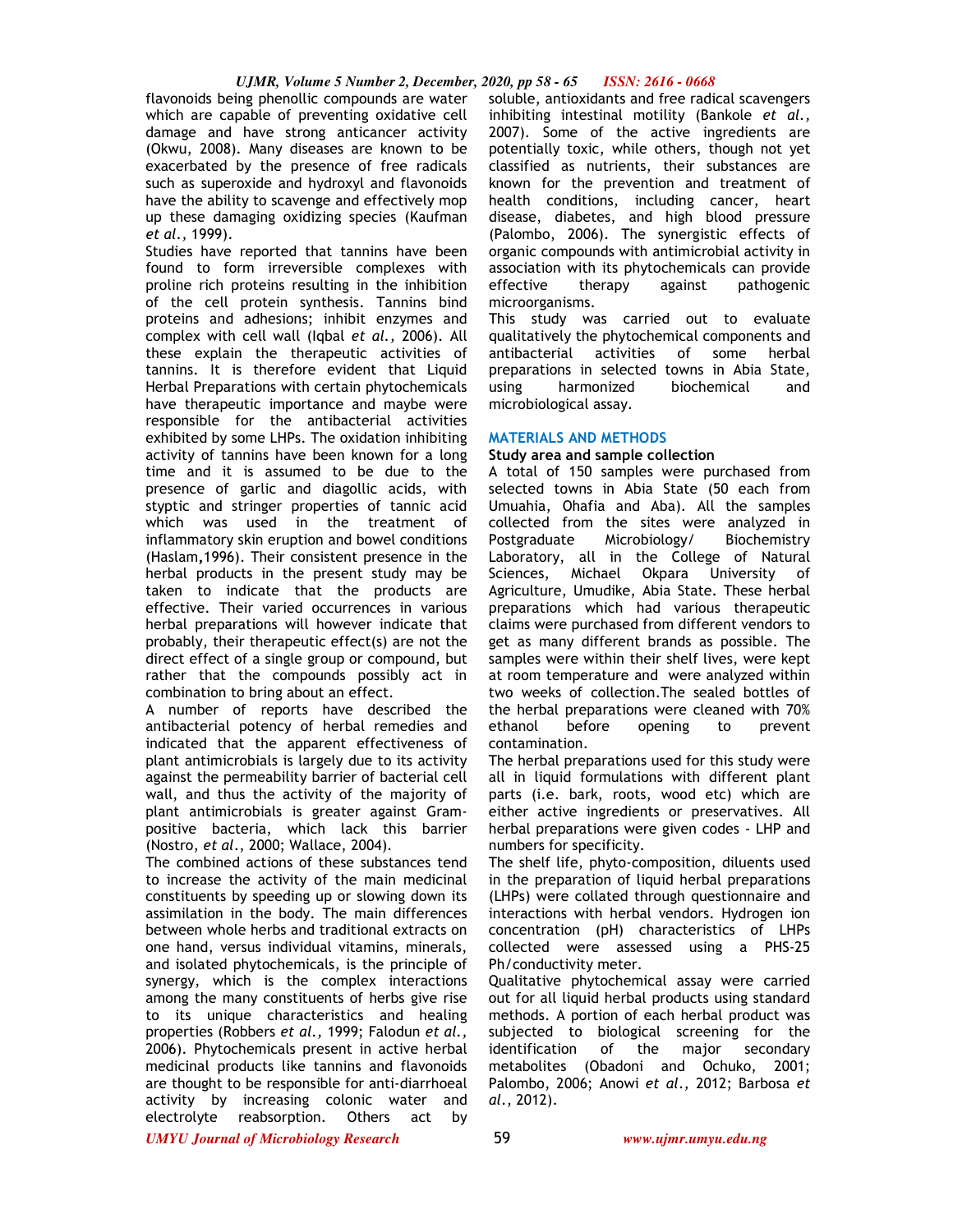Phytochemicals tested for includes; glycosides**,**  tannins**,** saponins**,** flavonoids**,** alkaloids and quinines

**Test for Glycosides:** One millilitre of herbal samples was added to 1mL of water and then aqueous Sodium hydroxide (NaOH) solution was added. Observation of yellow colouration indicates the presence of glycosides (Wagner and Bladt, 2009).

**Test for Tannins:** Two millilitres of herbal samples was added to 1% gelatin solution containing sodium chloride. Observation of white precipitate shows the presence of tannins (Wagner and Bladt, 2009).

**Test for Saponins:** Two millilitres of different liquid herbal samples was shaken well with 5mL of distilled water and then heated to boil. Observation of frothing evolution shows the presence of saponins (Wagner and Bladt, 2009). **Test for Flavonoids:** Two millilitres of different liquid herbal samples was treated with few drops of sodium hydroxide solution. Observation of intense yellow colouration which becomes colourless on addition of dilute acid shows the presence of flavonoids (Wagner and Bladt, 2009).

**Test for Alkaloids:** One millilitre of different liquid herbal samples was dissolved individually in dilute Hydrochloric acid, filtered and treated with Wagner's reagent (Iodine in Potassium Iodide). Observation of brown/reddish precipitate shows the presence of alkaloids (Wagner and Bladt, 2009).

**Test for Quinones:** One millilitre of different liquid herbal samples was dissolved individually in 2mL dilute sodium hydroxide. Observation of blue green/red precipitate shows the presence of quinines (Wagner and Bladt, 2009).

## **Inhibition Zone Diameter Measurement (Agar Well Diffusion Method)**

Three clinical bacterial isolates (*Staphylococcus aureus, Escherichia coli* and *Pseudomonas aeruginosa*) from wound infections were obtained from the Microbiology Laboratory, Federal Medical Centre, Umuahia, Abia State, Nigeria; for the antibacterial screening of the liquid herbal products. Some morphologically similar colonies of these clinical isolates were collected with a sterile wire loop and transferred for growth in peptone broth and incubated at 37°C. The visible turbidity was equal to the 0.5 McFarland standard prepared by adding 0.05 millilitres of barium chloride to 9.95 millilitres of sulfuric acid (Hugo and Russel, 2004 and CLSI, 2013). Intermediate dilutions of LHPs were prepared by making successive 1:2, 1:4, and 1:8 dilutions or by making serial twofold dilutions. One part of these dilutions was added to nine parts of molten Mueller–Hinton agar (MHA) (Oxoid, UK)

and allowed to equilibrate in a water bath to 45 to 50°C. The molten Mueller–Hinton agar and dilutions of LHPs was mixed thoroughly and poured aseptically into Petri dishes on a level surface to result in an agar depth of 3 to 4mm. Mueller–Hinton agar plates without LHPs was used as negative controls. Six wells (6mm) were made in the agar with aid of cork borer No. 4. The wells were sealed at the bottom with molten sterilized agar, Aliquot of each well-mixed adjusted and diluted bacterial suspensions (10<sup>7</sup> CFU/mL) was placed into the corresponding wells with standardized pipettes. A growth-control plate (no LHPs) was inoculated and a second growth control plate to ensure there was no contamination or significant antimicrobial car+ryover during the inoculation. Antibiotic disc (Ciprofloxacin- 5µg) used as control was placed on the agar aseptically. The plates were then incubated at 37°C for 24 hours. The zone diameters of inhibition produced by each dilutions of the liquid herbal product and that of the antibiotic disc was measured and recorded in millimetres (CLSI, 2013).

# **RESULTS**

Table 1 show the distribution and frequency of phytochemicals identified qualitatively in liquid herbal preparations (LHPs). Six phytochemicals namely, alkaloids, quinones, saponins, flavonoids, glycosides and tannins occurred in different proportions. Alkaloids occurred most, being detected in 47(30%), saponins in 11(7%), flavonoids in 30(19%), glycosides in 27(17%) and tannins in 34(22%) of 150 LHPs. Quinones were only identified in only 9 (6%) LHPs. Presence of these phytochemicals in these LHPs, depends on numerous factors which include plant part used, diluents used for extracts, shelf life and preparation process.

Table 2 shows shelf life, pH, composition, diluents, therapeutic characteristics and antibacterial activities (inhibitory zone diameter) in mm of 20 liquid herbal preparations. Shelf life of 20 bioactive LHPs range from 1-8 weeks, pH values of range from 3.75-6.76. The phyto-composition most being plant parts of each LHPs varies with it therapeutic claims and diluents.

Table 3 shows the details of the mean inhibitory zone diameter (mm) of some liquid herbal preparations and standard inhibitory zone diameter (mm) of conventional antibiotics against *Staphylococcus aureus, Escherichia coli*  and *Pseudomonas aeruginosa*. Mean IZD of LHPs against *S. aureus, E. coli* and *P. aeruginosa* was significant at P<0.05 to standard IZD of some conventional antibiotics. *Escherichia coli* were more susceptible to most LHPs.

*UMYU Journal of Microbiology Research www.ujmr.umyu.edu.ng*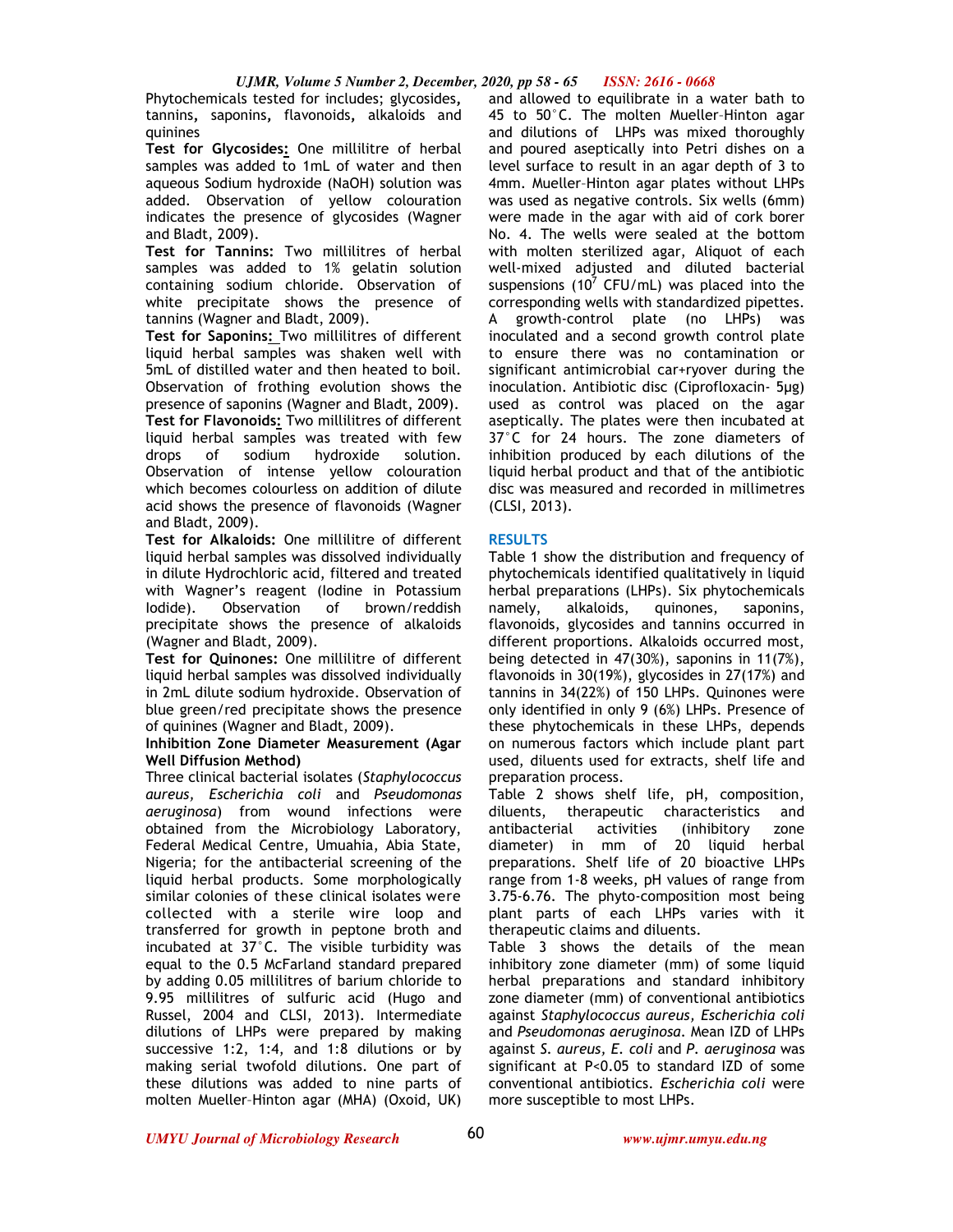| ADIA State |                           |         |               |         |          |  |  |  |
|------------|---------------------------|---------|---------------|---------|----------|--|--|--|
|            | Number and (%) Proportion |         |               |         |          |  |  |  |
| S/N        | <b>PHYTOCHEMICALS</b>     | Umuahia | <b>Ohafia</b> | Aba     | Total    |  |  |  |
|            | Alkaloids                 | 15(29)  | 21(37)        | 11(22)  | 47(30)   |  |  |  |
| 2          | Quinones                  | 2(4)    | 4(7)          | 3(6)    | 9(6)     |  |  |  |
| 3          | Saponins                  | 3(6)    | 3(5)          | 5(10)   | 11(7)    |  |  |  |
| 4          | <b>Flavonoids</b>         | 11(22)  | 6(11)         | 13(26)  | 30(19)   |  |  |  |
| 5          | <b>Glycosides</b>         | 8(16)   | 11(19)        | 8(16)   | 27(17)   |  |  |  |
| 6          | <b>Tanins</b>             | 12(24)  | 12(21)        | 10(20)  | 34(22)   |  |  |  |
|            | TOTAL (%)                 | 51(100) | 57(100)       | 50(100) | 158(100) |  |  |  |

**Table 1: Distribution and Frequency of Phytochemical in Some Liquid Herbal Preparations in Abia State**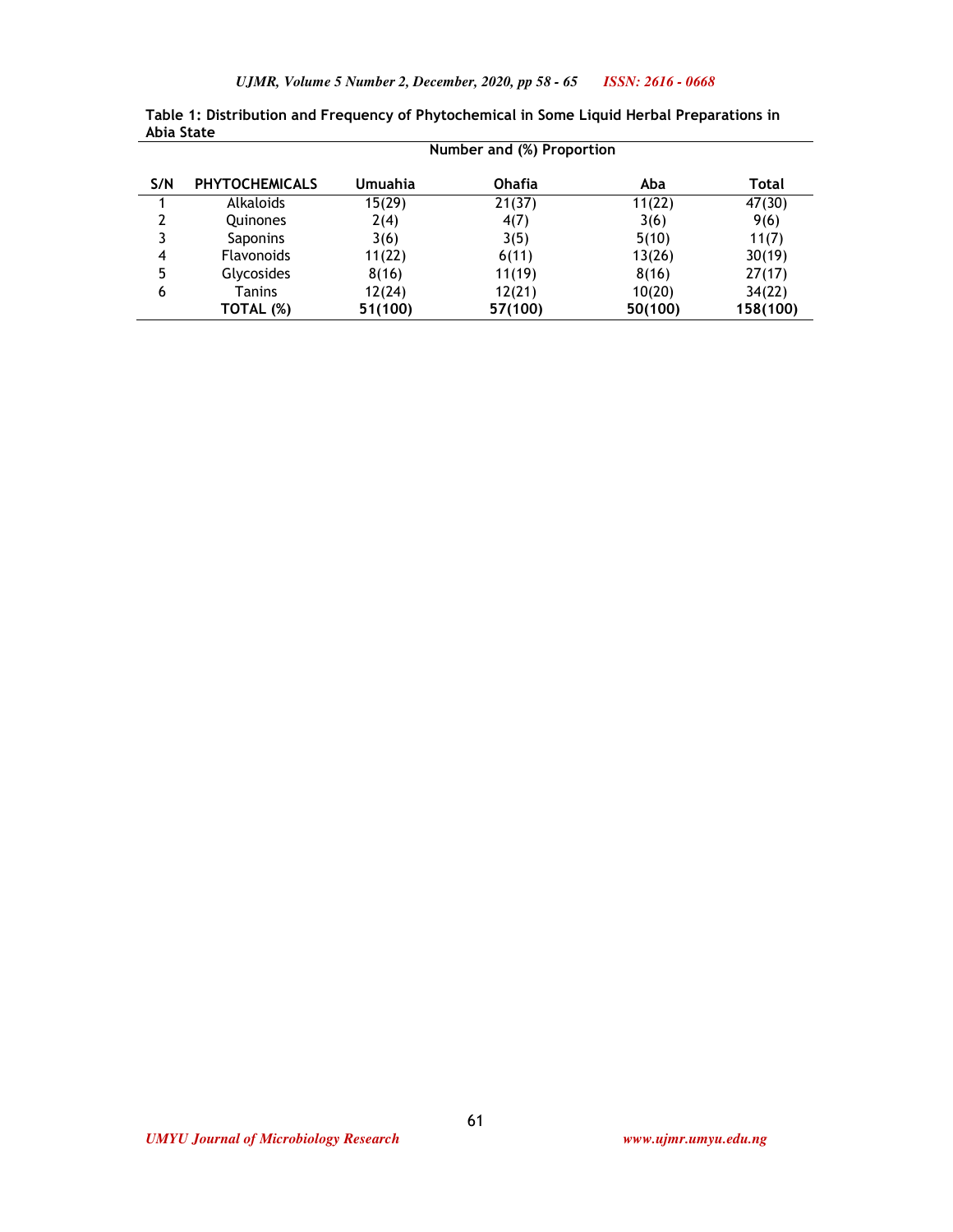#### **SHELF LIFES/N SAMPLE CODE (LHP) (WEEKS) pH INGREDIENTS CLAIM THERAPEUTICCLAIM** *StaphylococcusAureus***IZD (mm)**  *Escherichia Coli* $\overline{6}$ *Pseudomonas aeruginosa*1 <sup>11</sup> <sup>6</sup> 4.58 *Khaya senegalensis* Analgesic (Chest pain)  $\overline{13}$  <sup>6</sup> <sup>6</sup> 2 <sup>18</sup> <sup>4</sup> 3.75 *Garcinia cola, Citrus aurantifola, Bidens pilosa*  <sup>20</sup> <sup>4</sup> 6.35 *Costus afer, Carica papaya*Anticoughh 15 10 8 3 Anticoughh 17 7 16 4 <sup>24</sup> <sup>4</sup> 4.85 *Citrus aurantifola, Morinda lucida* Antiacid, Antimalaria <sup>11</sup> <sup>20</sup> <sup>14</sup> 5 <sup>25</sup> <sup>3</sup> 5.03 *Telferia occidertale*e Antianemic 9 10 15 6 <sup>27</sup> <sup>2</sup> 4.53 *Spondias mombin, Citrus aurantifola*Antinfective (STIs) 19 5 12<br>Antinfective (STIs). 11 14 15 13 13 7 <sup>30</sup> <sup>3</sup> 6.38 *Hedranthera bartesi, Cymbogon citrates, Mangifera indica*  <sup>42</sup> <sup>3</sup> 5.70 *Pterocarpus soyauxii, Talinum spp,*  Antinfective (STIs), Antibacterial Anticonstipation14 <sup>15</sup> <sup>13</sup> 8*Citrus medica*  <sup>58</sup> <sup>4</sup> 5.30 *Olax subsceroidea, Citrus medica,*  n 9 14 20 9*Zingiber officinale*  <sup>59</sup> <sup>4</sup> 6.76 *Aloe vera, Cola nitida, Citrus aurantifola*Antiimpotencee 16 20 11 10a Antifever 13 16 8 11 <sup>62</sup> <sup>1</sup> 5.22 *Aspilia africana, Cymbogon citrates* Nervous disorder, Prophylaxis Antihypertensive 16 <sup>7</sup> <sup>7</sup> 12 <sup>73</sup> <sup>4</sup> 4.83 *Spondias mombin, Ceratotheca spp, Cimelina arborea,Vernonia spp* Antitumor, Antibacterial 100 8 10 13 <sup>81</sup> <sup>6</sup> 5.65 *Musanga cecropioides, Senna alata*a Antibiotic 14 10 9 14 <sup>86</sup> <sup>1</sup> 6.09 *Xylopia aethiopica, Crassocophalum spp, Jatropha curcas, Allium sativum*  <sup>91</sup> <sup>1</sup> 4.54 *Erythrina senegalensis, Asmina triloba,*  Antiacidd 6 14 14 15*Zea mays*  <sup>103</sup> <sup>4</sup> 6.59 *Elaesis guineense, Apium gravedems,*  Antinfective (Kidney infections) Antifever, Antitonsilitis9 <sup>13</sup> <sup>15</sup> 16*Citrus limon*  <sup>112</sup> <sup>8</sup> 6.05 *Momordica characxtia, Baphia spp*, Antirhematic p Aphrodisiac , Antibiotic 13 9 11 111 9 15 1718 <sup>125</sup> <sup>3</sup> 6.35 *Aspillia africana, Hymenocardia spp, Acadirachta indica* Antidysenteric, Antinfective Antihypertensive10 <sup>8</sup> <sup>16</sup> 19 <sup>136</sup> <sup>8</sup> 6.56 *Pyenanthus spp, Talinum triangulase*  <sup>146</sup> <sup>3</sup> 4.77 *Trichilia spp, Mucuna spp, Terminalic*  e 18 15 18 20*catappha* Antianemic, Antidepressant 19<sup>13</sup> <sup>14</sup>

# **Table 2: Shelf Life, Physico-Chemical, Composition, Therapeutic Characteristics and Antibacterial Activities (Inhibitory Zone Diameter) in mm of Some Liquid Herbal Preparations**

*ISSN: 2616 - 0668*

*UJMR, Volume 5 Number 2, December, 2020, pp 58 - 65*

*UMYU Journal of Microbiology Research www.ujmr.umyu.edu.ng*

62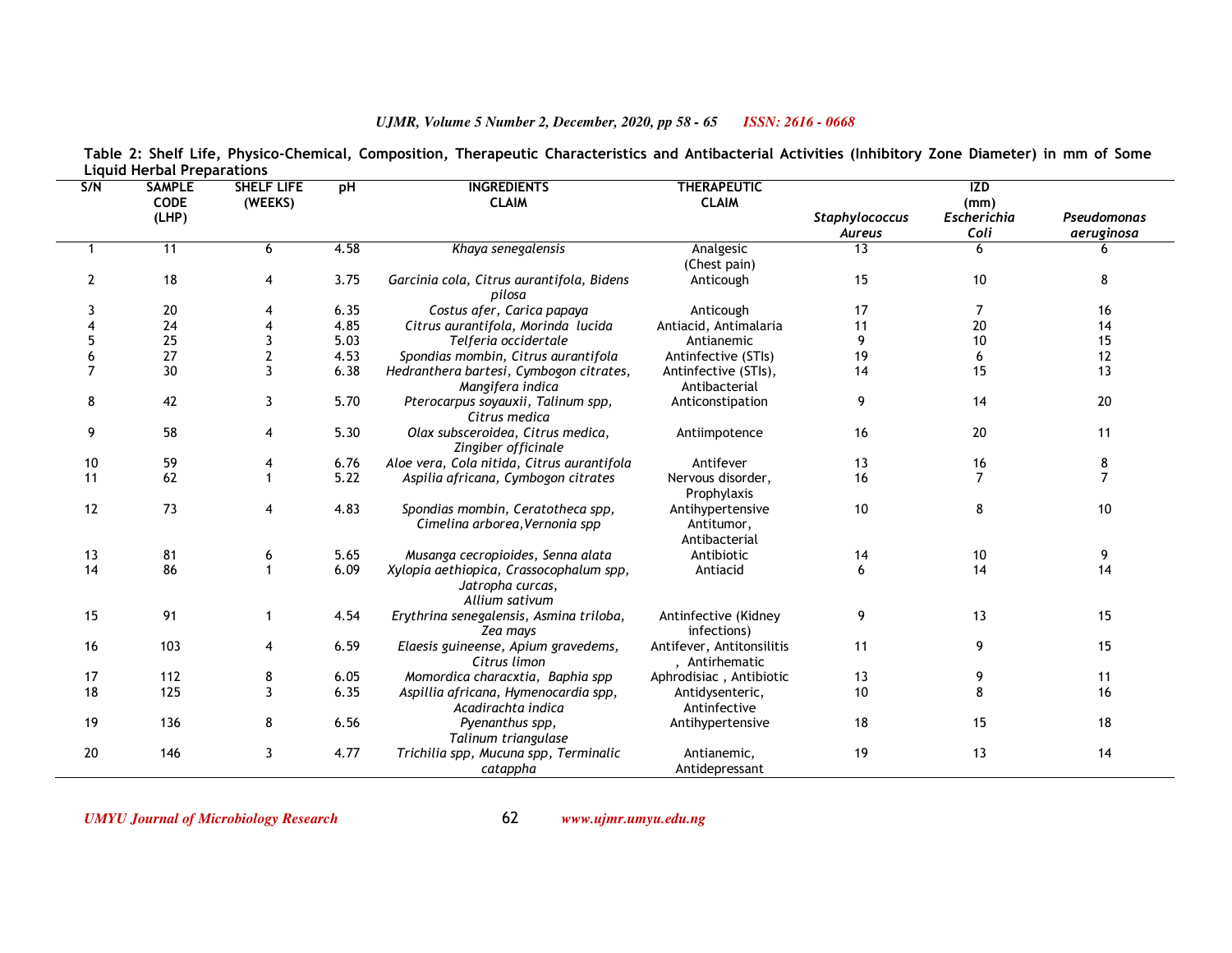*UJMR, Volume 5 Number 2, December, 2020, pp 58 - 65ISSN: 2616 - 0668*

| Standard Inhibitory Zone Diameter (mm) Of Conventional Antibiotics |                 |               |              |                 |              |           |                 |                 |                 |
|--------------------------------------------------------------------|-----------------|---------------|--------------|-----------------|--------------|-----------|-----------------|-----------------|-----------------|
| Test Isolates                                                      | Mean IZD (mm)   | CIP           | <b>ERY</b>   | <b>GEN</b>      | OFL          | AML       | CTR             | CН              | CAZ             |
| Staphylococcus                                                     | 15.25           | 28.00         | 30.50        | 28.00           | 28.50        | 33.00     | 28.50           | 25.50           | 20.50           |
| aureus                                                             | $+0.35^{\circ}$ | +1.41 $^{bc}$ | $+0.70^{ab}$ | $+1.41^{bc}$    | $+0.71^{bc}$ | $+1.41^a$ | $+0.70^{ab}$    | $+0.70^{\circ}$ | $+0.70^{\circ}$ |
| Escherichia                                                        | 16.25           | 36.50         | 13.50        | 28.50           | 31.50        | 23.50     | 22.50           | 27.50           | 33.50           |
| coli                                                               | $+0.35^{\circ}$ | $+0.70^a$     | $+0.70^{f}$  | $+0.70^{\circ}$ | $+0.71^{b}$  | $+0.70^d$ | $+0.70d$        | $+0.70^{\circ}$ | $+0.70^{b}$     |
| Pseudomonas                                                        | 13.25           | 30.50         | 0.00         | 24.50           | 23.50        | 0.00      | 20.50           | 0.00            | 32.50           |
| aeruginosa                                                         | $+0.35^{d}$     | $+0.70^a$     |              | $+0.70^{b}$     | $+0.70^{b}$  |           | $+0.70^{\circ}$ |                 | $+0.70^a$       |

| Table 3: Inhibitory Zone Diameter (mm) Of Some Liquid Herbal Preparations and Conventional Antibiotics |  |  |
|--------------------------------------------------------------------------------------------------------|--|--|
|                                                                                                        |  |  |

 Sample means with the same superscripts across the row shows that there was no significantly difference (P˃0.05) while means with different superscript across the row shows that there was a significant difference (P<0.05).

#### **DISCUSSION**

 There are increasing interests in the antibacterial properties of medicinal herbs. This is particularly so due to increased antibiotic resistance observed with conventional drugs.

 This study assessed the phytochemical qualitatively in each LHP. Alkaloids were detected in 47 (30%) samples and may be responsible for the good antibacterial activity demonstrated by some LHPs. This is less if compared to the values *i.e* 70% and 61% alkaloid contain in herbal medicine studied by Al Jamal *et al.,* (2018); Abba *et al.,* (2009).

 Quinones occurred only in 9(6%) LHPS being the least occurring phytochemical and is less compared to 10% and 56% qualified by Al Jamal *et al.,* 2018 and Abba *et al.,* 2007. 11(7%) LHPs were assessed to contain saponins and is less when compared to findings of 20% and 59% reported by Abba *et al.,* (2009); Al Jamal *et al.,* (2018). Thirty (19%) LHPs tested also indicated the presence of flavonoids which may be partly responsible for the medicinal properties of some LHPs. This contrast with 52% derived flavonoids content reported by Abba *et al.,* (2009).

 Glycosides were identified in 27 (17%) LHPs and has been shown to possess antimicrobial activity. Sequestered glycosides when hydrolyzed by glycosidase yield more active aglycones that may be oxidized to highly reactive free radicals creating an extremely hostile environment for developing pathogens

(Dean *et al.,* 1987). This is less to 90% and 35% glycoside content in the findings of Abba *et al.,* (2012); Al Jamal *et al.,* (2018).

 Tannins was the second most occurring phytochemical, detected in 34 (22%) LHPs. This contrast with findings of 64% and 60% tannin content from herbal medicine studied by Abba *et al.,* (2012) and Al Jamal (2018).

 Invitro antibacterial activities of these LHPs may be due to the chemical nature of the active phytoconstituents or diluents, which specifies their modes of action on bacterial cells as well as their therapeutic uses. Mean IZD of *S. aureus, P. aeruginosa* and *E. coli* to LHPs were 13.1mm, 12.0mm and 11.5mm respectively. This differs with the findings of Agbo *et al.,* (2012) and Ujam *et al.,* (2013).

 Further study should be conducted to determine the concentration of the LHPs that could be explored to show their therapeutic effects in the traditional management of different infections.

**CONSENT**  Not Applicable **ETHICAL APPROVAL** 

Not Applicable **COMPETING INTEREST** 

Authors Have No Competing Interest to Declare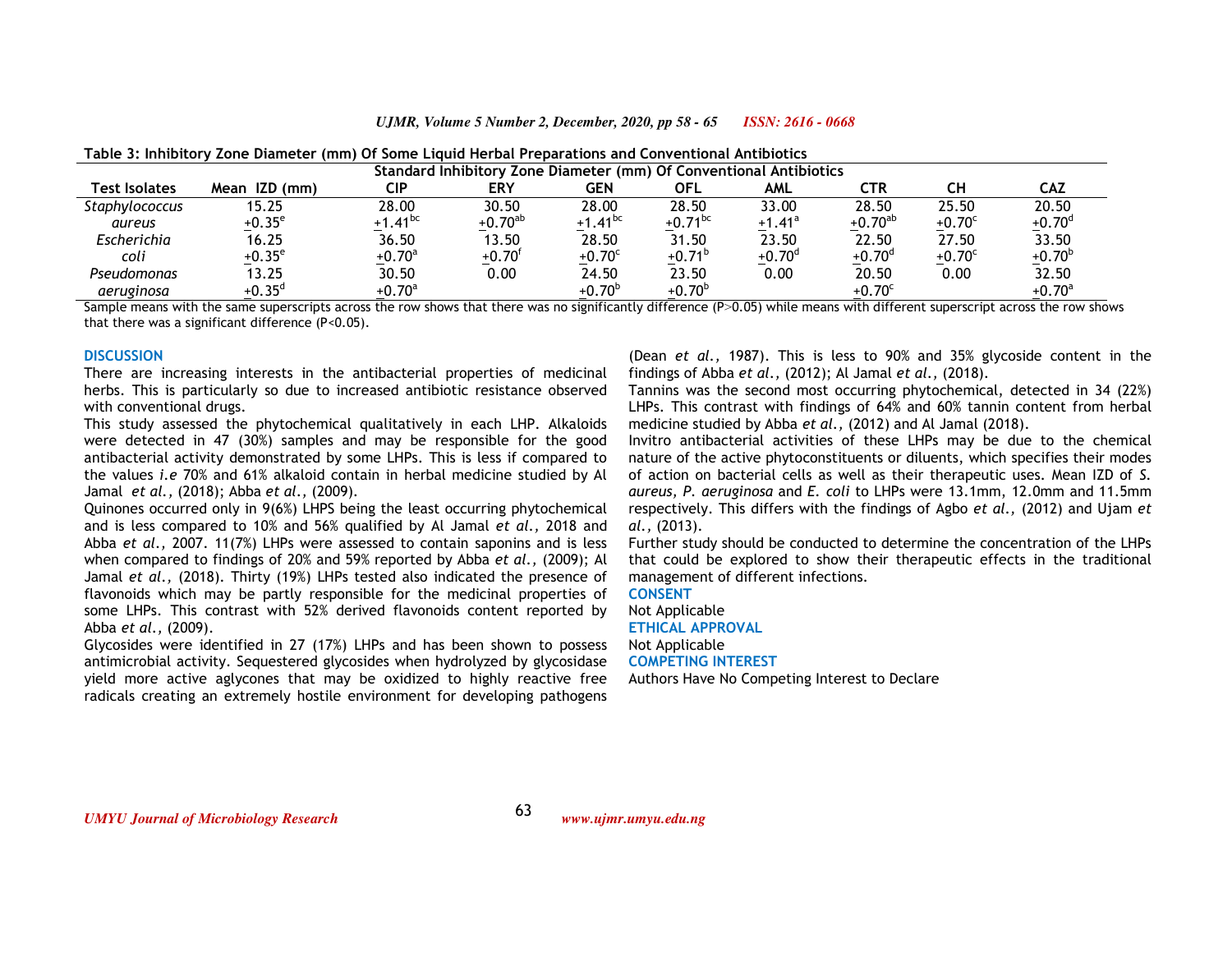**REFERENCES** 

- Abba, D., Inabo, H.I., Yakubu, S.E. and Olontola, S.O. (2009). "Contamination of Herbal Medicinal Product Marketed in Kaduna Metropolis with Selected Pathogenic Bacteria. *African Journal of Traditional, Complementary and Alternative Medicine"*, **6**(1): 70 – 77
- Adeleye,I.A., Okogi, G. and Ojo, E.O. (2005). Microbial contamination of herbal preparations in Lagos, Nigeria*. Journal of Health, Population and Nutrition*. **23** (3):296-297.
- Agbo, B. E. and Mboto, C. I.( 2012). Phytochemical and Antibacterial Evaluation of Selected Locally Produced Herbal Medicines Sold in Calabar, Nigeria. *Archives of Applied Science Research*, **4** (5):1974-1990
- Anowi, C.F., Umeokoli,B.O., Onyegbule,A.F., Okonkwo, C. and Chibueze, I. (2012). Analgesic, Phytochemical and Acute Toxicity, Evaluation of the Methanol Extract of the Leaves of *Pterocarpus santalinoides*- Family Fabacea. *International Journal of Pharmaceutical Science Research,* **3**(7) : 2018 2023.
- Atta-ur-Rahman, M.I. and Choudhary (1995). Diterpenoid and steroidal alkaloids. *Natural Products Report*, **12**:361-379.
- Bankole, M.A., Shittu, L.A. J., Ahmed Titilade. A., Bankole, M.N., Shittu, R.K., Kpela, T.,<br>Ashiru, O.A (2007). Synergistic Ashiru, O.A (2007). Synergistic Antimicrobial activities of phytoestrogens in crude extracts of two sesame species against some common pathogenic microorganisms. *African Journal of Traditional, Complimentary and Alternative Medicines*. Vol.**4** (4): 427-433.
- Barbosa, W.L.R., Nascimento, M.S., Pinto, L.N., Maia, F.L.C., Sousa, A.J.A., Silva, J.O.C., Monteiro, M.M. and Oliveira, D.R. (2012). Selecting medicinal plants for development of phytomedicine and use in primary health care. In: Rasooli I. (Ed) Bioactive Compounds in Phytomedicine. *Journal of Applied Pharmaceutical Science,* **5** (06) 3-24.
- Bruneton, J. (1999). Pharmocognosy, phytochemistry of Medicinal Plants, 2nd edn. Lavoisier Publishing Paris.
- Clinical and Laboratory Standards Institute CLSI.(2013)– M02-A11.—*Performance Standards for Antimicrobial Disk Susceptibility Tests; Approved Standard, 11th* Edition; West Valley Road, Suite 2500, Wayne, Pennsylvania 19087 USA.
- Edeoga, H.O., Okwu, D.E. and Mbaebie, B.O. (2005). Phytochemical constituents of some Nigerian medicinal plants. *African*

*Journal of Biotechnology*, Vol. **4**(7) 685- 688

- Faleye, F.J. and Ogundaini, O.A. (2012). Evaluation of Anti-Oxidant and Antimicrobial activities of two Isolates from *Aspilia africana*. *International Research of Pharmacy*. **3**(7): 135-138
- Falodun, A., Okunrobe, L.O. and Uzoamaka, N. (2006). Phytochemical screening and antiinflammatory evaluation of methanolic and aqueous extracts of *Euphorbia heterophylla* Linn. Euphorbiaceae). *African Journal of Biotechnology*, **5**:529- 531.
- Harborne, J.B. (1973). Phytochemical Methods. New York, Chapman and Hall*.*
- Haslam, E., (1996). Natural polyphenols (vegetable tannins) as drugs: possible modes of action. *Journal of Natural Products,* **59**:205-215.
- Hugo, W.C. and Russel, A.D. (2004) Pharmaceutical Microbiology. 7<sup>th</sup> Edition United Kingdom; BlackWell Science.
- Iqbal, A., Farrukh, A. and Mohammed O. (2006). Modern phytomedicine: Turning Medicinal plants into drugs. Reviews: Pub. India. ISBN: 978-3-527-31530-7
- Jamal, A. and Yousef, M. Al (2018). Phytochemical Analysis of some Herbal Medicines. *Medbiotech Journal*, **2**(2): 82-84, DOI: 10.22034/mbt.2018.76928
- Kaufman, B.P., Cseke, J.L., Waber, S., Duke, A.J. and Brielmann, L.H. (1999). Natural products from Plants, 1<sup>st</sup> Edition, CRC Press LLC, USA.
- Nostro, A., Germano, M.P., D'Angelo, V., Marino, A. and Cannatelli, M.A. (2000). Extraction methods and bioautography for<br>evaluation of medicinal plant evaluation of medicinal plant antimicrobial activity. Lett. *Microbiology,*  **30**(1): 379-384.
- Obadoni, B.O. and Ochuko, P.O (2001). Phytochemical studies and comparative efficacy of the crude extracts of some haemostatic plants in Edo and Delta States of Nigeria. *Global Journal of Pure & Applied Sciences*, **8**: 203-208.
- Okwu, D.E., (2008). Citrus Fruit : A Rich Source of Phytochemicals and their Roles in Human Health. *International Journal of Chemical Science*, **6**(2):451 – 471
- Palombo, E.A. (2006). Phytochemicals from Traditional herbal preparations used in the treatment of diarrhea: Modes and effects on intestinal functions In: *Phytotherapy Research*, **20**(9):717-724
- Robbers, J.E. and Tyler, V.E. (1999). Tyler's Herbs of Choice: The Therapeutic use of Phytomedicinals. Haworth Herbal Press, London

*UMYU Journal of Microbiology Research www.ujmr.umyu.edu.ng*

64